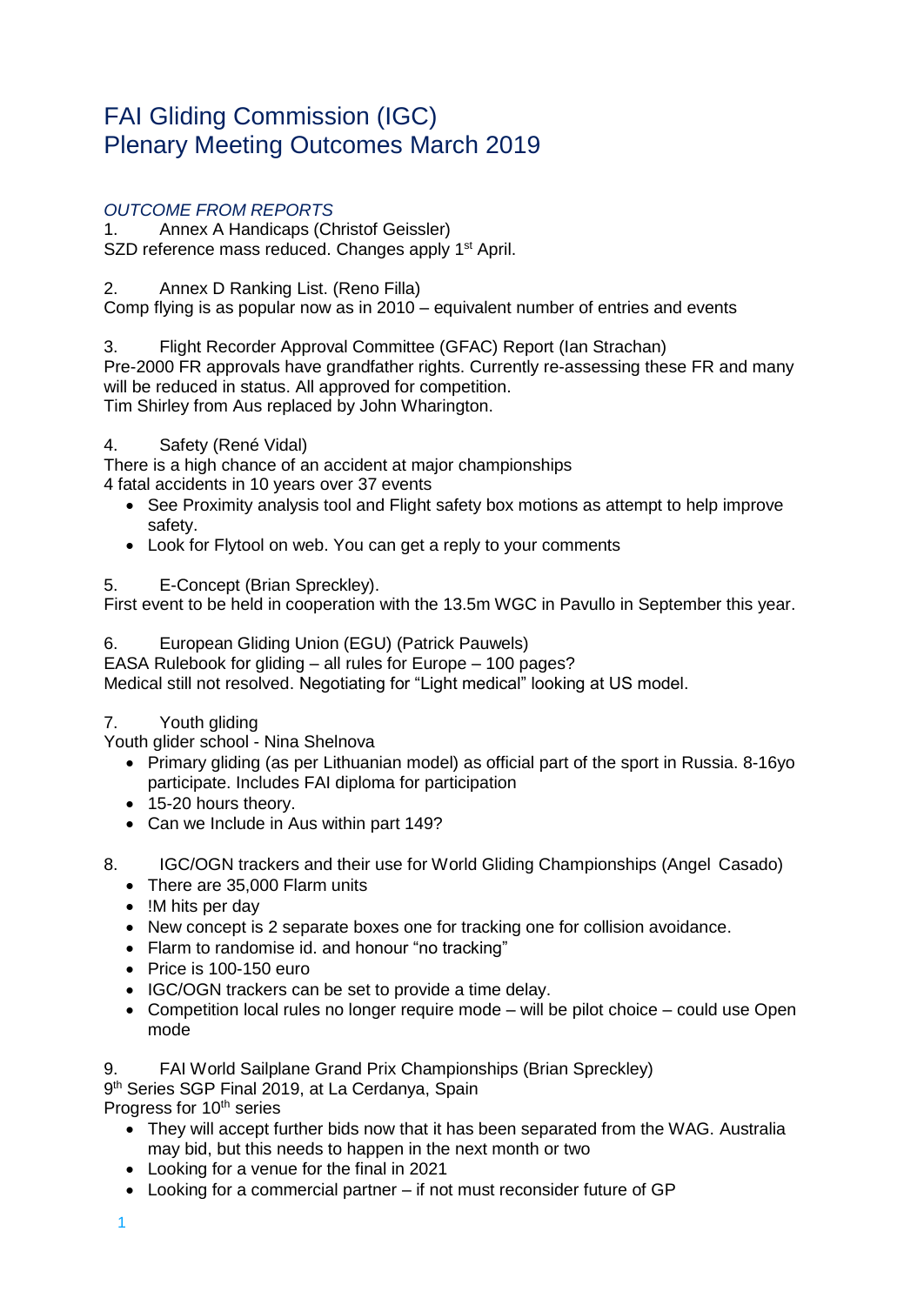Bids for Future Championships

a. 37<sup>th</sup> FAI World Gliding Championships 2022 (Club, Std., 15m Classes) Narromine, Australia: awarded to **Narromine** for Jan 2023. Unanimous

b. 12<sup>th</sup> FAI Women's World Gliding Championship 2022 (two classes)

- Arnborg, Denmark. 750e. (they have a handful of women pilots).
- Ferrara, Italy May. 800e/60e, (5% women)
- Fuentemilanos, Spain Aug/Sep. 790e/. (Fewer than 12 women pilots want to promote) Maximum 50 entries.
- Zbraslavice, Czech Republic. 800e/60e. (40+ women comp)

Awarded to **Spain**

### **PROPOSALS REQUIRING VOTING**

#### **1. New scoring system**

Calculation of speed points and distance points (USA) Speed points or Distance points - not combined.

- Stop counting outlandings
- Speed or distance, but not both
- Limit the winning margin: Average winning score compared to median score, is 147points

#### *Problems with current system:*

- Points belong to the majority
- No incentive for tactical risk
- You don't know what the reward for speed is 10 points or 20 points per percentage speed

#### *New system*

- Give points to the winners, not the majority
- Speed Points are the same every day
- Stop counting outlandings
- Incentive to get across the finish line is significant. Maybe apply a hard floor AGL?
- If take a sporting risk, can gain a significant advantage

### 25/9/0 **CARRIED**

#### *Implementation*

Make an appendix to annex A by end 2019 NAC encouraged to trial in 2019/20 Trial in Continental champ 2021, If successful, full implementation in 2022.

### *Year-2 Proposals Effective from October 2019*

- 2. Eliminate landing certificate (SC3 Committee). CARRIED. 34/0/0
- 3. Change of definition of FAI 13.5 meter (Lithuania)
	- 13.5m span. 350Kg MAUW. Must comply with basic requirements of safety and fairness
	- Can add FES, increases 30-40 Kg.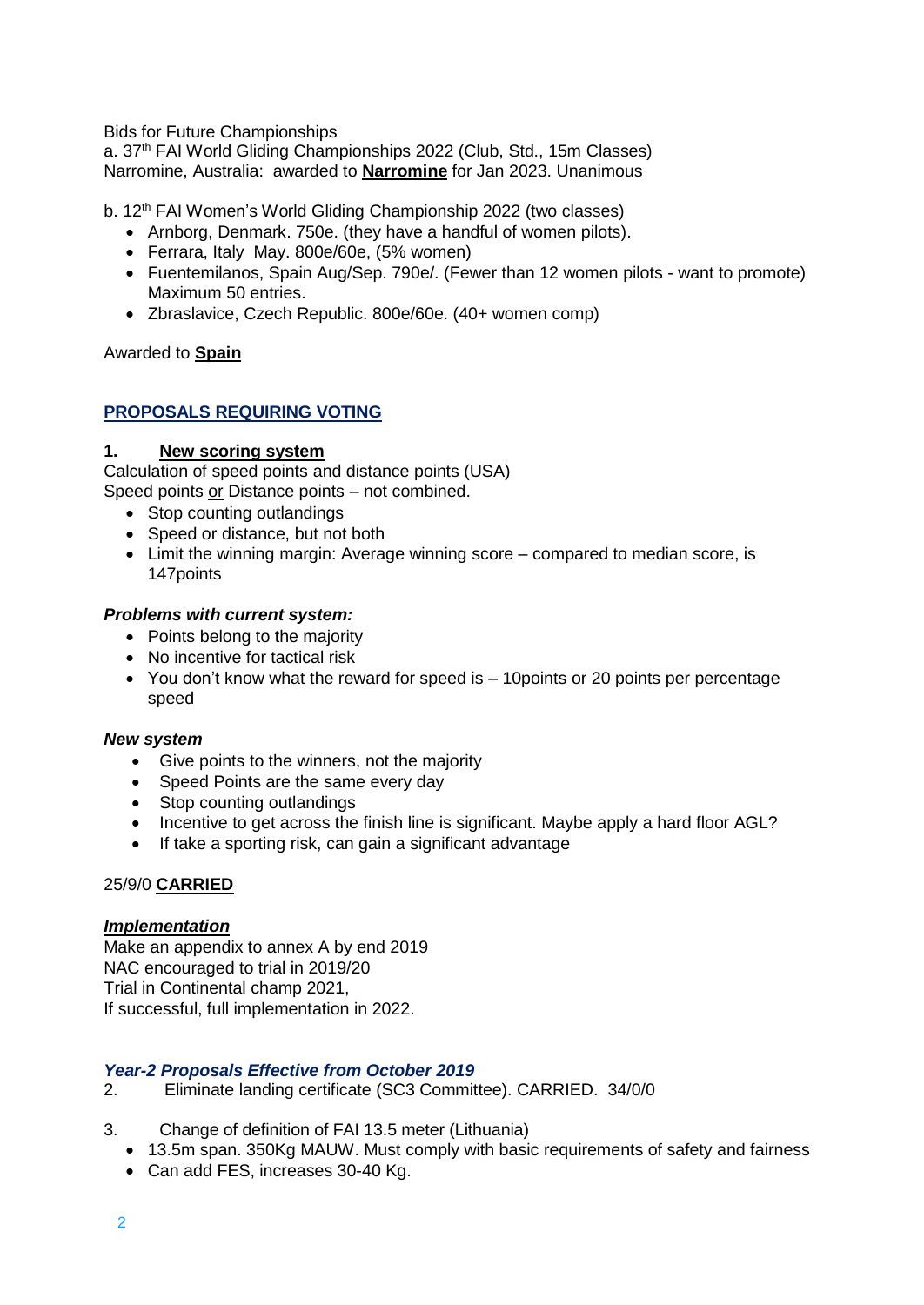- Small wings, high wing loadings meant no engine, and only light pilots. New limit allows for an engine [FES]
- Adopt in time for next WGC 13.5m this year
- EASA regulation now allows 350kg

**Carried**. 32/0/2. Approved to apply in Pavullo in Sstrep 2019

4. Delete communication of start times (Spain) Where tracking is available. **CARRIED** UNANIMOUS

5. Scoring programs (Spain);

Publish checksum re parameters used in scoring. **CARRIED** UNANIMOUS

6. Re-establish the basic purpose of FLARM and define different and/or additional trackers for OGN tracking (Germany)

- Allow pilots to set 'no-tracking' on flarm.
- Control and limit OGN stations to support this.
- Separate trackers.
- Some gliders carry their own OGN station, cannot stop this
- Removes ability for CD to require open access to Flarm. Pilot choice.
- Impact Bid doc and local procedures.
- Include in Annnex A, where tracking is shown. This stops live tracking via OGN,
- **CARRIED**. 28/7/1 EFFECTIVE Oct 2019 but IGC Bureau will not approve LP for Junior WGC that go against this agreement??

### **Safety**

7. 2019 AUS. Approve Proximity Analysis

Will be on Soaring Spot with password access for CD and Steward.

**CARRIED**. Unanimous. Effective Immediately.

- . 8. NED 2019 Digital Safety Registration System.
	- Electronic safety box for advising of safety incidents and maintaining a register
	- May need input and support from FAI.
	- Can be used immediately but will become compulsory in Annex A in October

**CARRIED**. Effective Immediatley.

9. AUS. Designated start:

Include a 5 minute option, so 5, 10, 20, 30 minutes **CARRIED 26/7/0**

# **8.2 Year-1 Proposals**

*Proposals that pass will be developed and re-presented next year as a Year 2. Will need to explain the detail and implementation proposals*

10. Decouple National & World Records

National records may have different requirements CARRIED

11. NED 2019 Maximum Period of Events.

Period of competition reduced from 16 days to 15 days. CARRIED Note that the motion to have an 11-day gap between events was defeated.

12 GBR 2019 External Aid to Competitors.

- Ban the use of internet and non-public sites in flight. Stop hacking of OGN data
- Can carry phone. Access weather radar?
- Maybe cameras in the cockpit to monitor? Safety issue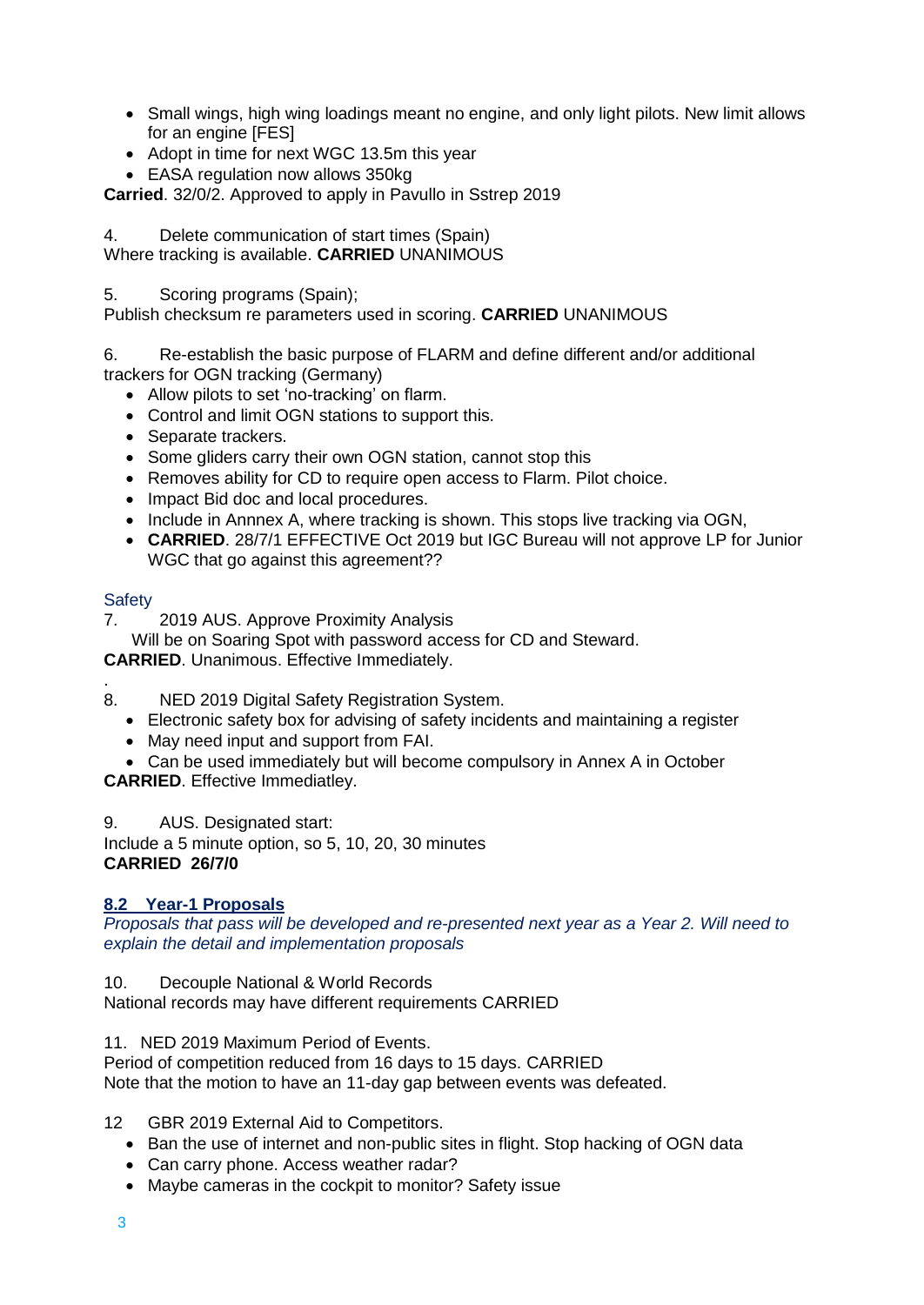# **CARRIED** 23/10/2

13. Starting: Event Marker:

- Common proposals with some timing differences
- Concerns re Pilot Workload and use of multiple FR.

Consider asking GFAC to develop a single FR with two loggers and one button

# **CARRIED**.

Create a working group from all involved plus Safety and Annex A

14. New Tasks: AUS 2019 Distance Handicap Task Handicap TP diameter for handicap classes **CARRIED 27/6/2**

15. Distance Assigned Area Task.

For Open Class. Higher points for larger distances, not just speed. **CARRIED**

16. Early Bird Bonus Aus and GB proposals to be combined. **CARRIED.** 

17. AUS 2019 Place Scoring System Like SGP scoring. 1 point for each person you beat. **CARRIED**

18. POL 2019 Finisher Marking Time Calculation Change to calculation of marking time. **CARRIED**

19. ARG 2019 Scoring with 95% of the total distance Compensate for underset AAT. 95% time applied to all. changes to calc distance points. **CARRIED**

20. GBR Requirement for Delayed Time Tracking Secure data, managed and transmitted by the organisation CARRIED. 30/4/1

21. Ranking List Deadlines for submitting competition results

- Late provision of results. They can't process southern hemisphere comps because prev year not finished. Runs from 1<sup>st</sup> Oct through to 30 Sep.
- Double profiles. Maybe we could negotiate a reduced fee by helping with this?
- Will not retrospectively re-score
- $\bullet$  If not received by end of 1<sup>st</sup> week of Oct then results not counted.

### **CARRIED**

22. Ranking list for Two Seat glider entries

Pilot's Rating Score awarded to highest ranked pilot on 1<sup>st</sup> day of competition in 2 seater **CARRIED**

#### **Contentious motions that were withdrawn of lost**

8.1.7 IGC rules (incl. penalties) for proper visibility of all gliders of the Championship (Germany)

Glider must be visible on OGN with registration. Penalties apply. WITHDRAWN

8.1.3 Simplify declared 3TP performance task (SC3 Committee) Concerns that it devalues prev achievements. WITHDRAWN

8.1.9 Allow External aid to competitors as part of the rules (Germany) Permit guidance from the ground. LOST 6/27/2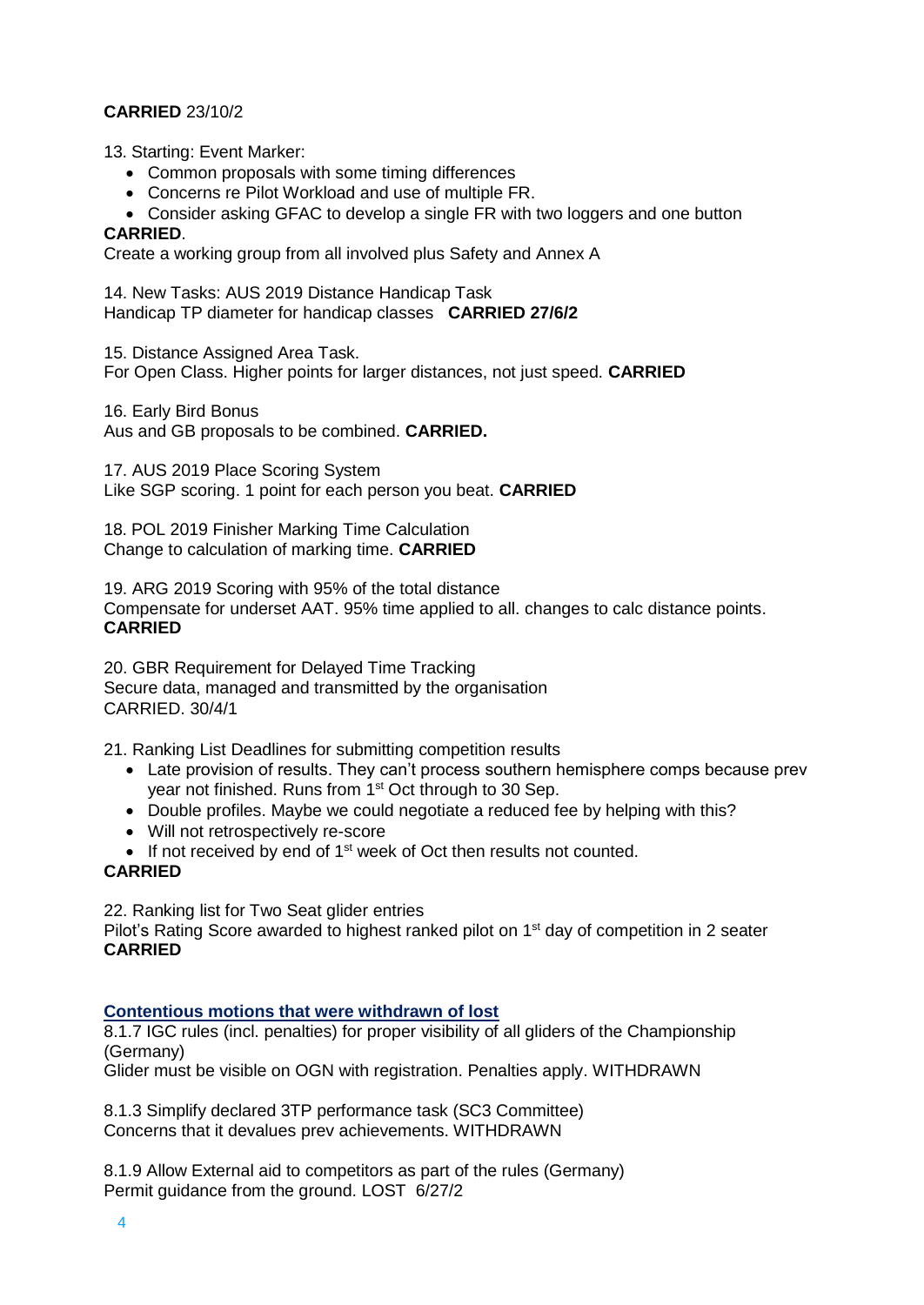8.2.1 Sporting Code Section 3 (SC3)

Loss of height no loss of height, or penalty for excess. It is not broken so don't fix it. Prev record flown under a different system. LOST

Merge Std. and 15 Meter Class. Reduce mass to below 500kg. Cheaper insurance (10euro per year) Keep Standard class W I T H D R A W N

BEL 2019 List of Proposals Broad range of proposals LOST

POL 2019 Sailplane Rules of the Air. Publish these rules

- Develop a list of rules for gliding
- Very difficult to list and apply. May cause conflict with national rules
- Cannot make rules to define airmanship
- Do not create competing rules
- Define rules that we may penalize dangerous flying. Eg circle same way as others.
- Put the rules into the penalties list. Eg opposite circling
- Create pilot code of conduct

**LOST**. But refer to safety committee to develop a code of conduct, and Annex A to more clearly list penalties.

POL 2019 Introduce Club Class World Gliding Cup Introduce a New series for club class championships . Replaces WGC for Club Class. **LOST**

8.3.2 IGC defined WWGC classes Define WWGC classes for 10 years. **LOST. 15/5/15**

### **Other Information/Decisions**

- 20k euro allocated to purchase IGC/OGN Trackers CARRIED
- 2k euro allocated for technical support at E-concept at Pavullo CARRIED
- The **World Soaring Cup** currently says calendar year but we want it to include Lake Keepit. Will be changed to year for the bid.

FAI Future flight recording – Ian Strachan

To 2021 general conference IGC system continues as normal Chair = Angel. Includes Tim Shirley, Visa-Matti Regular reports to IGC Bureau

#### *9. Elections of Officers (Eric Mozer/Vladimir Foltin)*

*(Officers will be elected for two years)*

| 9.1 Election of President          | Eric Mozer             |
|------------------------------------|------------------------|
| 9.2 Election of 1st Vice President | <b>Brian Spreckley</b> |

9.3 Election of 5 other Vice Presidents aldo Cernezzi

Angel Casado Chrisof Geissler Frouwke Kuijpers

Rene Villa 9.4 Election of Secretary **Vladimir Foltin** Treasurer **Dick Bradley**